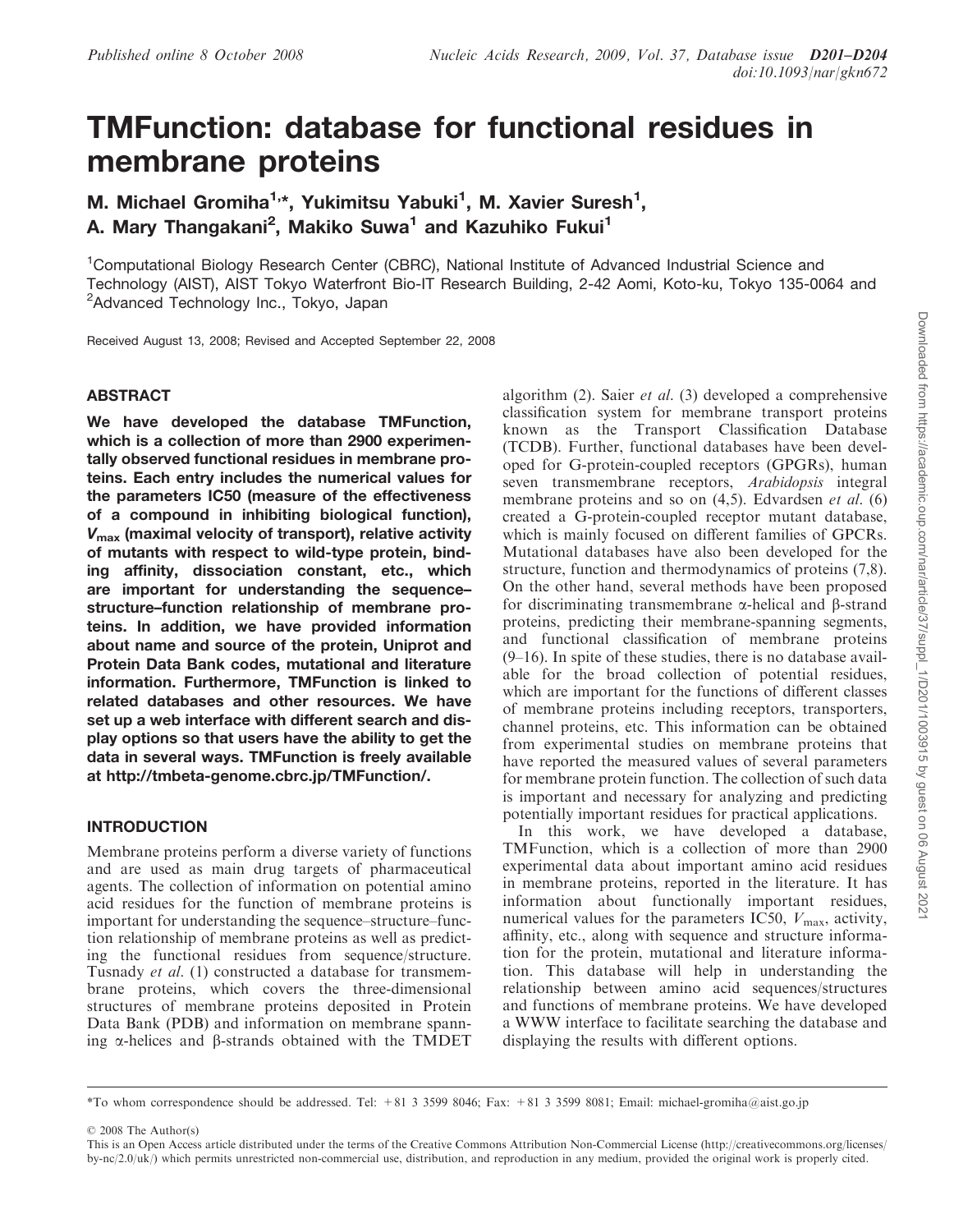| (a)                                                                                                                       |                                                    |                                                                       | <b>Welcome to TMFunction</b><br><b>Functional Database of Membrane Proteins</b><br>Thursday, July 31, 2008 |                                                           |        |                        |                                                   |  |
|---------------------------------------------------------------------------------------------------------------------------|----------------------------------------------------|-----------------------------------------------------------------------|------------------------------------------------------------------------------------------------------------|-----------------------------------------------------------|--------|------------------------|---------------------------------------------------|--|
|                                                                                                                           |                                                    | <b>SEARCH</b>                                                         |                                                                                                            |                                                           |        |                        |                                                   |  |
|                                                                                                                           | Home                                               | Please fill or choose necessary entries below and set display options |                                                                                                            |                                                           |        |                        |                                                   |  |
|                                                                                                                           | Search                                             | CB2 Cannabinoid Receptor<br>Protein                                   | Carnitine/organic cation transporter; OCTN2                                                                |                                                           | Е<br>۳ | <b>Uni Prot ID</b>     | E<br>ACM3_RAT (P08483)<br>AGTRA RAT (P25095)<br>۰ |  |
|                                                                                                                           | <b>Statistics</b>                                  | Aspergillus nidulans<br>Source                                        | Cation amino acid transporter channel; CAATCH1                                                             | 므<br><b>TMHelix T TMStrand</b>                            |        |                        |                                                   |  |
|                                                                                                                           | Links                                              | Bacteriophage M13<br>Bos taurus (Bovine)<br>Conformation              |                                                                                                            | $\frac{1}{2}$                                             |        | $\Delta$               |                                                   |  |
|                                                                                                                           | Help                                               | Drug<br>Funct<br>Electrogenicity<br>Export                            |                                                                                                            | Accessibility<br>Parameter<br><b>Activity</b><br>Affinity |        | ᆌ                      |                                                   |  |
| $\triangledown$ Single $\sqcap$ Multiple $\sqcap$ Wild Type<br><b>Mutation</b><br>TO<br>Contact<br>OR E<br><b>Keyword</b> |                                                    |                                                                       |                                                                                                            |                                                           |        |                        |                                                   |  |
|                                                                                                                           | Author<br>OR -<br>TO:<br>Year From<br>Search Clear |                                                                       |                                                                                                            |                                                           |        |                        |                                                   |  |
| (b)<br><b>Display Option</b>                                                                                              |                                                    |                                                                       |                                                                                                            |                                                           |        |                        |                                                   |  |
|                                                                                                                           | $\nabla$ Entry                                     | <b>PROTEIN</b>                                                        | SOURCE                                                                                                     | <b>V</b> UniProt ID                                       | п      | PDB code               | $\Box$ Type                                       |  |
|                                                                                                                           | Mutation                                           | Location                                                              | ☑<br>Parameter                                                                                             | ×<br>Data                                                 |        | <b>V</b> Function<br>п | Experiment                                        |  |
|                                                                                                                           | Conditions                                         | Author<br>п.                                                          | $\nabla$ PMID                                                                                              | п<br>Journal                                              |        |                        |                                                   |  |
| (c)<br><b>Search Results</b><br><b>Search Conditions</b><br>Function<br>Drug                                              |                                                    |                                                                       |                                                                                                            |                                                           |        |                        |                                                   |  |
|                                                                                                                           |                                                    |                                                                       |                                                                                                            |                                                           |        |                        |                                                   |  |
|                                                                                                                           |                                                    |                                                                       |                                                                                                            |                                                           |        |                        |                                                   |  |
|                                                                                                                           | Mutation<br>Smak<br>Parameter All                  |                                                                       |                                                                                                            |                                                           |        |                        |                                                   |  |
|                                                                                                                           | Protein<br>All                                     |                                                                       |                                                                                                            |                                                           |        |                        |                                                   |  |
|                                                                                                                           | AII<br>Source<br>UniProt ID All                    |                                                                       |                                                                                                            |                                                           |        |                        |                                                   |  |
|                                                                                                                           |                                                    |                                                                       |                                                                                                            |                                                           |        |                        |                                                   |  |
|                                                                                                                           | <b>HIT: 198</b><br>No.<br>Pretein                  | UniProt ID                                                            | <b>Mutation</b>                                                                                            | Parameter                                                 | Data   | Function               | PubMed                                            |  |
|                                                                                                                           | Multidrug resistance protein 1;<br>187<br>MRP1     | MRP1 HUMAN<br>(P33527)                                                | S1233A                                                                                                     | Relative resistance factor to<br>vincristine              | 12.5   | Drug resistance        | $\mathbf{D}$<br>11925441                          |  |

Figure 1. An example of searching conditions, display options and results of TMFunction: (a) main menu for the search options in TMFunction. The items function (drug) and single mutants are selected for search as indicated by arrows; (b) display options in TMFunction. We have selected entry, protein, Uniprot ID, mutation, parameter, data, function and PMID to show in the output; (c) part of the results obtained from TMFunction.

Relative resistance factor to

Relative resistance factor to

 $\fbox{51233A} \begin{tabular}{|l|l|} \hline \textbf{Relative resistance factor to VP-} \\ \hline 16 \\ \hline \end{tabular} \fbox{13.3}$ 

e factor to

ncristine

vincristine

Relative resist

*incristine* 

S1235A

Y1236F

S1237A

Q1239A

T1241A

Y1243F

N1245A

MRP1 HUMAN

MRP1 HUMAN<br>(P33527)

MRP1 HUMAN<br>(P33527)

MRP1 HUMAN<br>(P33527)

P33527

 $\sin 1$ 

188 **MRP** 189 Multidi

190 **MRP** Multidr

191

192

194

MRP 193 Multidr

MRP

 $\boxed{198\begin{array}{|l|} \hline \textbf{Multi drug resistance protein 1;}\\ \textbf{MRP1} \end{array}}$ 

9.3

4.8

13.7

17.3

44

 $4.2$ 

29.3

Drug resistance

Drug resistance

Drug resistance

Drug resistance

Drug resistance

Drug resistance(partial)

Drug resistance(partial

Drug resistance(partial)

11925441

11925441

11925441

11925441

1925441

11925441

11925441

11925441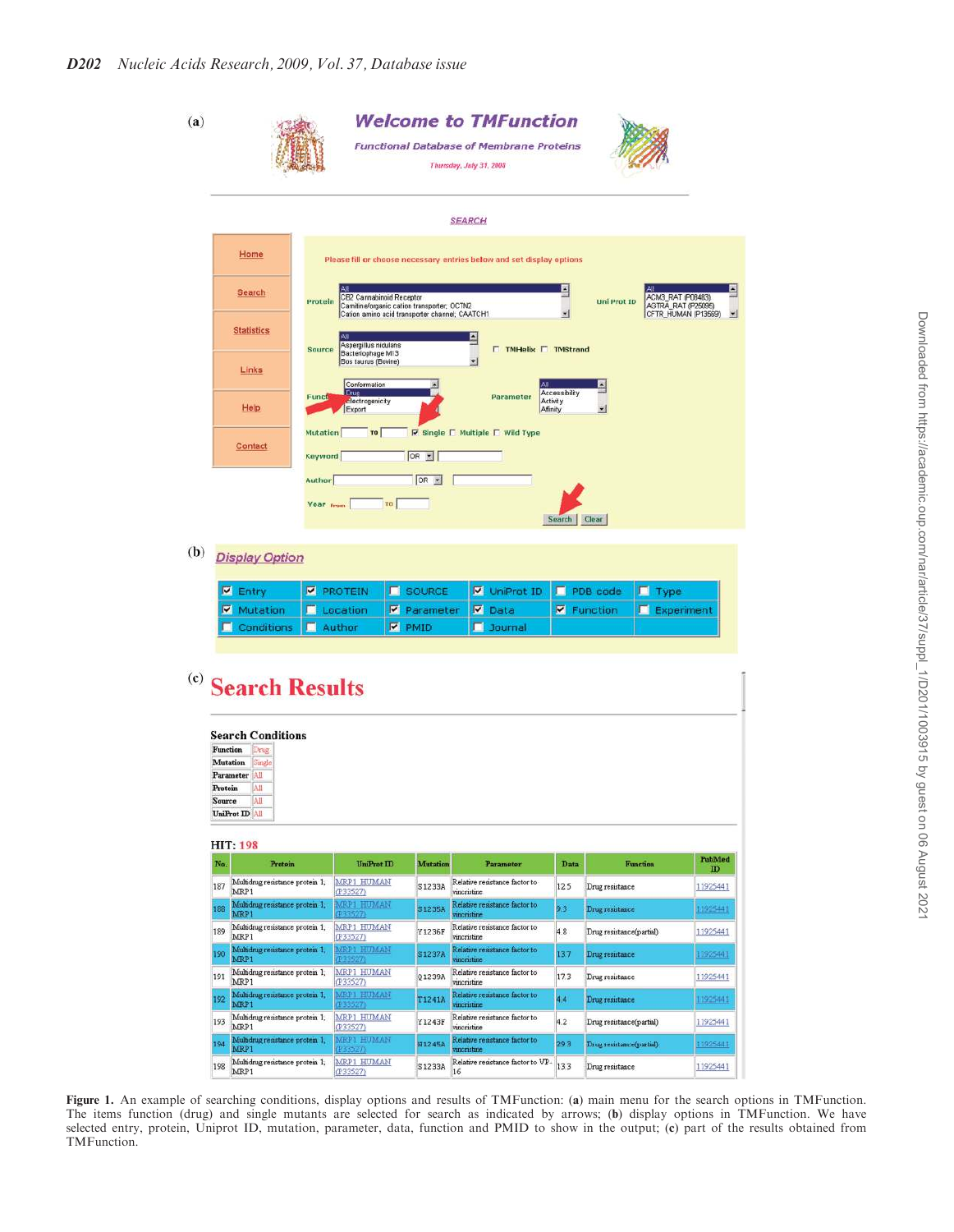## CONTENTS OF THE DATABASE

Each entry in the database includes the following information:

Sequence and structure information: name and source of the protein, Uniprot (17) and PDB (18) codes, type of the integral membrane protein ( $\alpha$ -helical or  $\beta$ -strand), mutational details (single, double or wild-type; mutation has been identified with mutated residue, residue number and mutant residue; e.g. A102V) and location of mutants.

Functional information: factors that are mainly affected by the mutation of amino acid residues in membrane proteins, such as relative activity of mutants, affinity for binding, channel, drug, glycosylation, membrane insertion, cellular signaling, membrane translocation, transport, etc.

*Functional data:* numerical values for affinity  $(\%)$ ,  $B_{\text{max}}$ , IC50, drug sensitivity,  $K_d$ ,  $K_m$ ,  $V_{\text{max}}$ , uptake  $(\%)$ , etc.

Experimental methods and conditions: measurement, method and the ligand used for the control data.

Literature information: keywords, reference, authors and remarks.

# DATABASE STATISTICS

The first release of TMFunction contains 2907 entries from 83 different proteins, which perform 29 diverse functions. It has data for 2092 single mutants, 580 multiple mutants and 273 wild-types. The majority of the data concerns transmembrane helical proteins (2760) followed by b-barrel membrane proteins (147). The data are obtained from more than 100 scientific articles published in 20 different journals.

# FEATURES OF TMFUNCTION

TMFunction includes several features in the search and display options as shown in Figure 1, and as briefly explained subsequently:

- (i) Retrieving data for a particular protein and/or source.
- (ii) Specifying the type of the mutant as single, multiple and/or wild-type.
- (iii) Selecting the function of the protein (transport) as well as the numerical value of the functional parameter (e.g. IC50).
- (iv) Mentioning the type of the protein.
- (v) Extracting data by authors, publication year and keywords.
- (vi) Downloading entire data.

Detailed tutorials describing the usage of TMFunction are available at the home page. For example, the data obtained for the function 'drug' and single mutants is shown in Figure 1a. The terms: entry, protein, Uniprot ID, mutation, parameter, data, function, experiments and Pubmed ID have been selected for displaying the results (Figure 1b). Figure 1c shows the final results obtained with the search conditions and display options.

#### LINKS TO OTHER DATABASES

Each entry in TMFunction is linked to Uniprot ID (http:// www.uniprot.org/) and PDB code (http://www.rcsb.org) to obtain the sequence and structure information directly. The references for all data are directly connected to the PUBMED literature database of NCBI (http:// www.ncbi.nlm.nih.gov/pubmed/). Further, we have provided links to several related databases and web servers including sequences and structures, functions and genomes, transmembrane helix and strand predictions (http://tmbeta-genome.cbrc.jp/TMFunction/ DBlinkspage.html).

## AVAILABILITY AND CITATION OF TMFUNCTION

The database can be freely accessible at http://tmbeta-gen ome.cbrc.jp/TMFunction/. If this database is used as a tool in your published research work, please cite this article including the URL. Suggestions and comments are welcome and should be sent to michaelgromiha@aist.go.jp.

## ACKNOWLEDGEMENT

We thank Dr Martin Frith for critical reading of the manuscript.

## FUNDING

The support from Computational Biology Research Center (CBRC) and National Institute of Advanced Industrial Science and Technology (AIST) is gratefully acknowledged. Funding for open access charge: Computational Biology Research Center (CBRC).

Conflict of interest statement: None declared.

# **REFERENCES**

- 1. Tusnady,G.E., Dosztanyi,Z. and Simon,I. (2005) PDB\_TM: selection and membrane localization of transmembrane proteins in the protein data bank. Nucleic Acids Res., 33, D275–D278.
- 2. Tusnady,G.E., Dosztanyi,Z. and Simon,I. (2005) TMDET: web server for detecting transmembrane regions of proteins by using their 3D coordinates. Bioinformatics, 21, 1276–1277.
- 3. Saier,M.H. Jr, Tran,C.V. and Barabote,R.D. (2006) TCDB: the transporter classification database for membrane transport protein analyses and information. Nucleic Acids Res., 34, D181–D186.
- 4. Horn,F., Bettler,E., Oliveira,L., Campagne,F., Cohen,F.E. and Vriend,G. (2003) GPCRDB information system for G proteincoupled receptors. Nucleic Acids Res., 31, 294–297.
- 5. Schwacke,R., Schneider,A., Van Der Graaff,E., Fischer,K., Catoni,E., Desimone,M., Frommer,W.B., Flugge,U.I. and Kunze,R. (2003) ARAMEMNON, a novel database for Arabidopsis integral membrane proteins. Plant Physiol., 131, 16–26.
- 6. Edvardsen,O., Reiersen,A.L., Beukers,M.W. and Kristiansen,K. (2002) tGRAP, the G-protein coupled receptors mutant database. Nucleic Acids Res., 30, 361–363.
- 7. Kawabata,T., Ota,M. and Nishikawa,K. (1999) The Protein Mutant Database. Nucleic Acids Res., 27, 355–357.
- 8. Gromiha,M.M., An,J., Kono,H., Oobatake,M., Uedaira,H. and Sarai,A. (1999) ProTherm: thermodynamic database for proteins and mutants. Nucleic Acids Res., 27, 286–288.